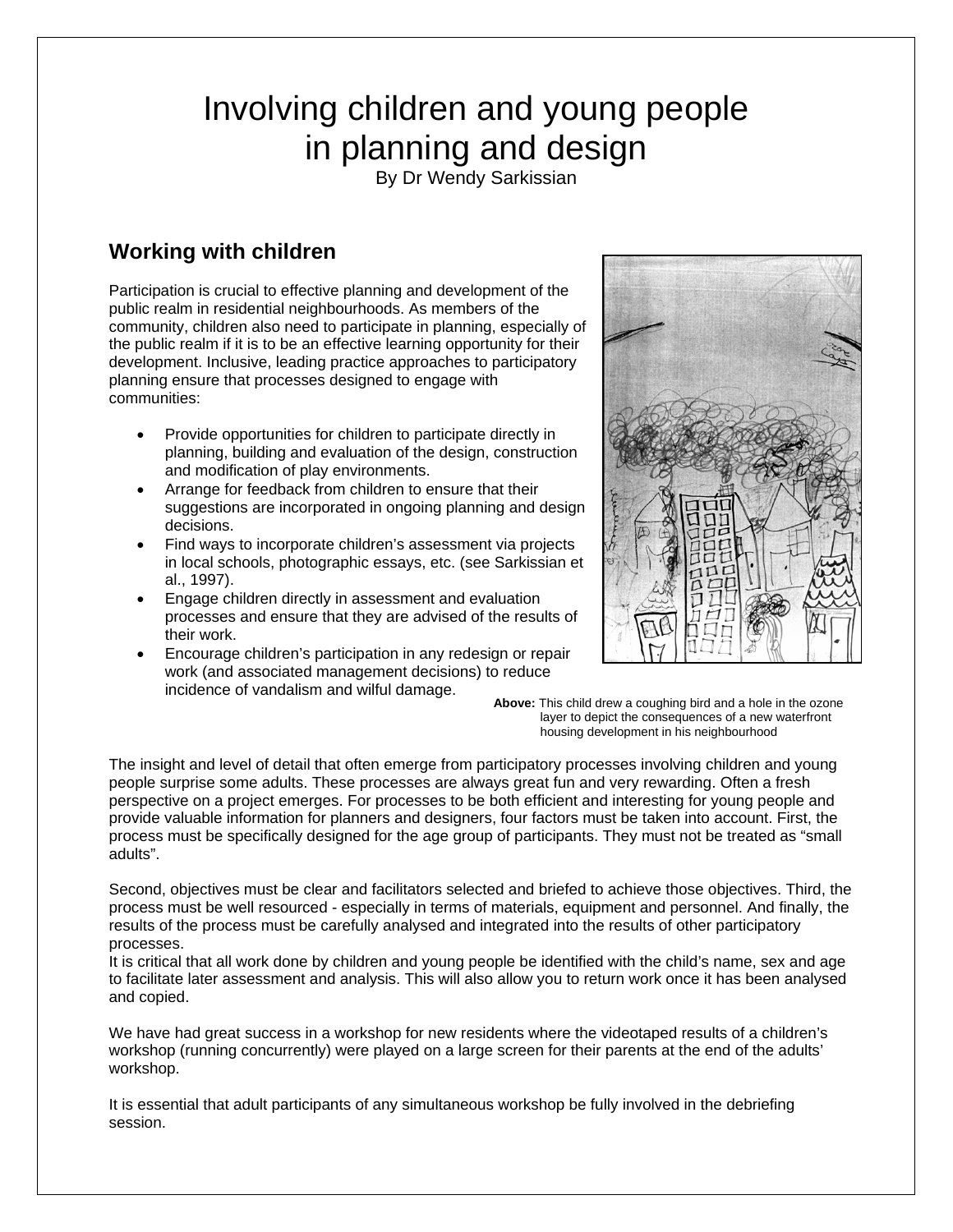This ensures that all information is shared and that the children's participation is not treated as token. To ensure that the report accurately reflects the children's views, facilitators, recorders and animators must be fully debriefed.

The success of a children's participatory planning or design process depends largely on the people who are facilitating and recording. We have found that enthusiastic people who work in the design field are great for maintaining the energy necessary for a children's workshop. Their background knowledge of environmental and design issues is important. As children learn about environmental design, the consultant begins to understand how children and young people perceive the world around them, and the facilitators and recorders begin to understand the importance of the views and perceptions of children in participatory design processes.

#### **For further information**

Chawla, Louise (2002). *Growing Up in an Urbanised World*. Paris: UNESCO Publishing.

- Driskell, David (2002*). Creating Better Cities with Children and Youth: a manual for participation*. Paris: UNESCO Publishing.
- Growing Up in Cities: http://www.unesco.org/most/guic/guicmain.htm
- Gadsden, Helen (2003). "Community Engagement in Policy Development—Encouraging Community Capacity Development and Exploring Innovative Models in Participative Policy Development," Paper Presented to the International Quality & Productivity Centre Conference, Canberra, 5-6 March.
- Hart, Roger (1997). *Children's participation: the theory and practice of involving young citizens in community development and environmental care*. London: Earthscan.
- Malone, Karen and L. Hasluck (1998). "Geographies of Exclusion: Young People's Perceptions and Use of Public Space," *Family Matters.* 49, Autumn.
- Sarkissian, Wendy and Andrea Cook (2002). "Savvy Cities: Helping kids out of the bubble wrap". Keynote address to the International CPTED Association annual conference, Calgary, Alberta, October.
- Sarkissian, Wendy, Kelvin Walsh, Yollana Shore, Anna Lindstad, Suzanne Roberts with Sam LaRocca and Melanie Fasche (2002). *KidScape: Guidelines for Designing Sustainable Residential Environments for Children.* Prepared by Sarkissian Associates Planners Pty Ltd for the Urban and Regional Land Corporation, Melbourne, Victoria.

Sarkissian, Wendy, Andrea Cook and Kelvin Walsh (2000). *Community Participation in Practice: Workshop Checklist.* Perth: Institute for Sustainability and Technology Policy, Murdoch University.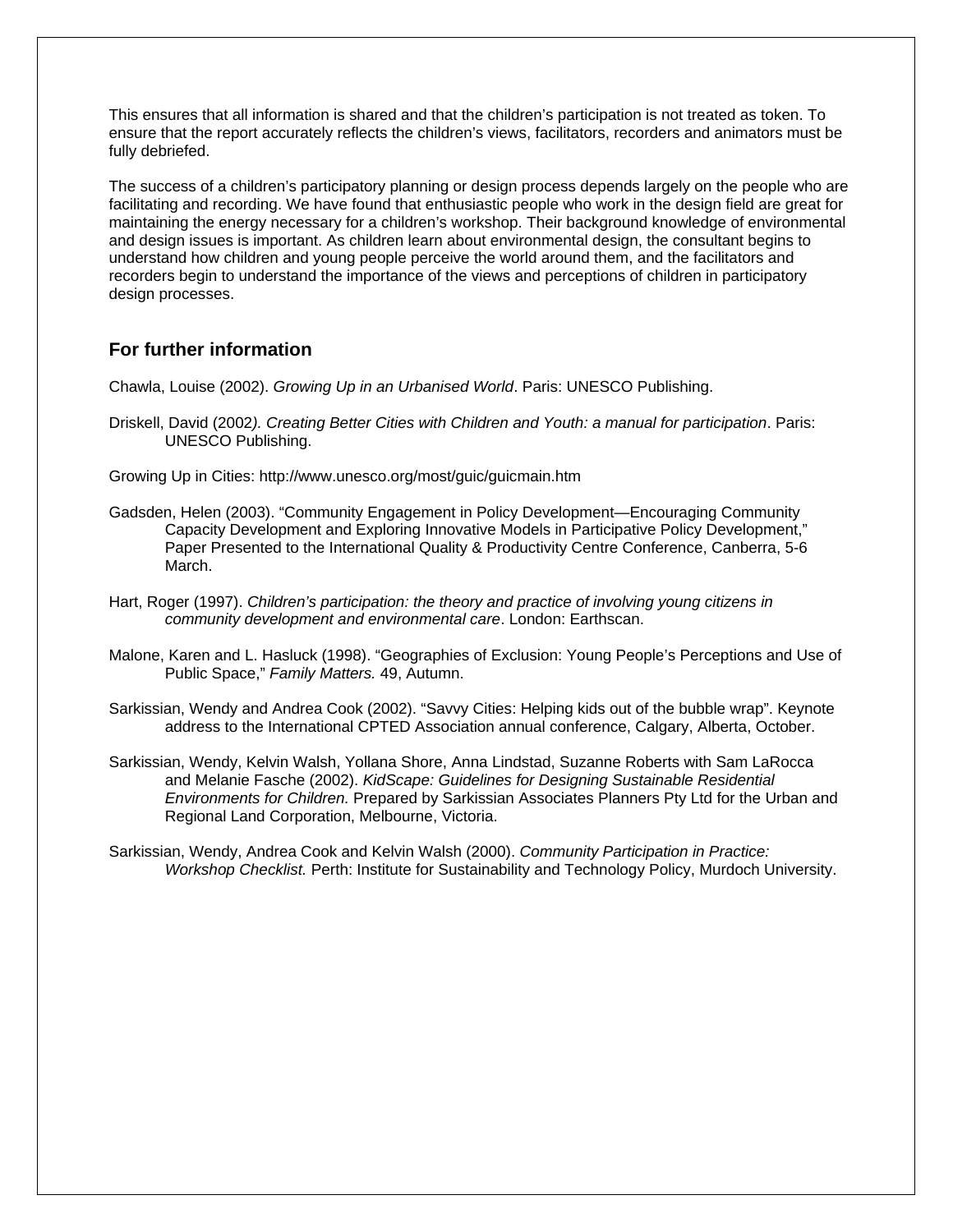### **The rationale for young people's participation**

 *"Too often, when interviewing young people, one gets the response: No one listens to me. The politicians don't care. Nobody cares"*  (Driskell 2002:13).

A large body of expert literature emphasises how young people have been marginalised in consultation processes, in Australia and internationally. Young people's participation should complement adults'

participation, and not be subsumed by it. Ignoring young people's views jeopardises the social, economic and environmental quality of our communities and neighbourhoods. Empowering young people by including them in local initiatives can create feelings of solidarity, respect for one's environment, for public institutions and for the public authorities that run them and serve them.

Some common arguments against young people's consultation include: that young people are unreliable and tend to change their minds often; that they are too immature and naïve to make decisions. Some young people show these limitations, but so do some adults. There are methods to involve young people with varied skills and maturity levels. People who work in participatory projects with children and young people are continually amazed at how mature, insightful and creative they can be. The same arguments were used for many years against the participation of women in development projects.



Another argument is that that young people cannot foresee the long-term consequences of their actions; but many adults can't either. Education is an important part of any participation process. Young people need to understand the potential consequences of their recommendations and actions. If anyone has a stake in the future, and a concern about long-term consequences, it is young people. Their voices are critical to the decisions that will affect the future.

Others argue that they were young once, and that adults have the information and knowledge to make the best decisions for the interests of young people. However, things have changed since these adults were young. Nobody knows better than today's children and youth what it is like to be young today. Young people themselves are most knowledgeable about their own lives. Outside 'experts' should facilitate, not dominate, democracy.

Consulting young people also provide opportunities to help young people acquire new skills and understanding, providing a foundation and impetus for participation and empowerment in their futures. These include opportunities to:

- Participate in a new and exciting activity
- Look at and understand their local community and environment in new ways
- Learn about democracy and tolerance
- Develop a network of new friends, including community role models and resource people
- Develop new skills and knowledge
- Help create positive change in the local environment and other aspects of the community
- Develop a sense of environmental stewardship and civic responsibility
- Develop confidence in their abilities to accomplish the goals they set
- Strengthen their self-esteem, identity and sense of pride.